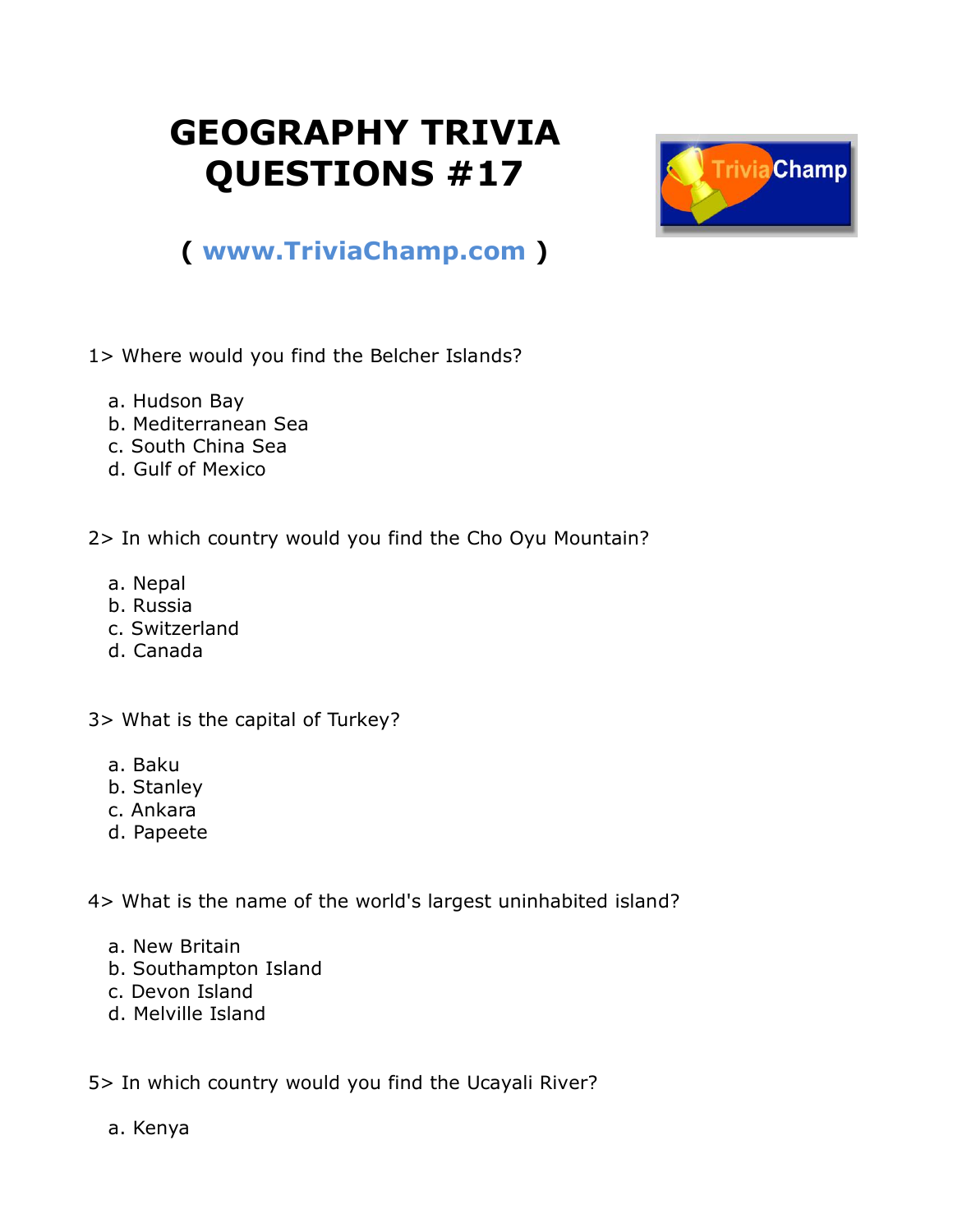- b. Peru
- c. Iran
- d. Vietnam

6> Which country owns Falster Island?

- a. Greece
- b. Egypt
- c. Portugal
- d. Denmark

7> Stanley is the capital of which country?

- a. Sri Lanka
- b. Aruba
- c. Grenada
- d. The Falkland Islands

8> Which country owns New Britain Island?

- a. Canada
- b. India
- c. Australia
- d. Papua New Guinea

9> Where would you find the Gulf of Aqaba?

- a. North Atlantic
- b. Red Sea
- c. Bering Sea
- d. Indian Ocean

10> Which country borders the Gulf of Bothnia?

- a. Argentina
- b. Finland
- c. Tasmania
- d. Vancouver Island

11> In which lake would you find Manatoulin Island?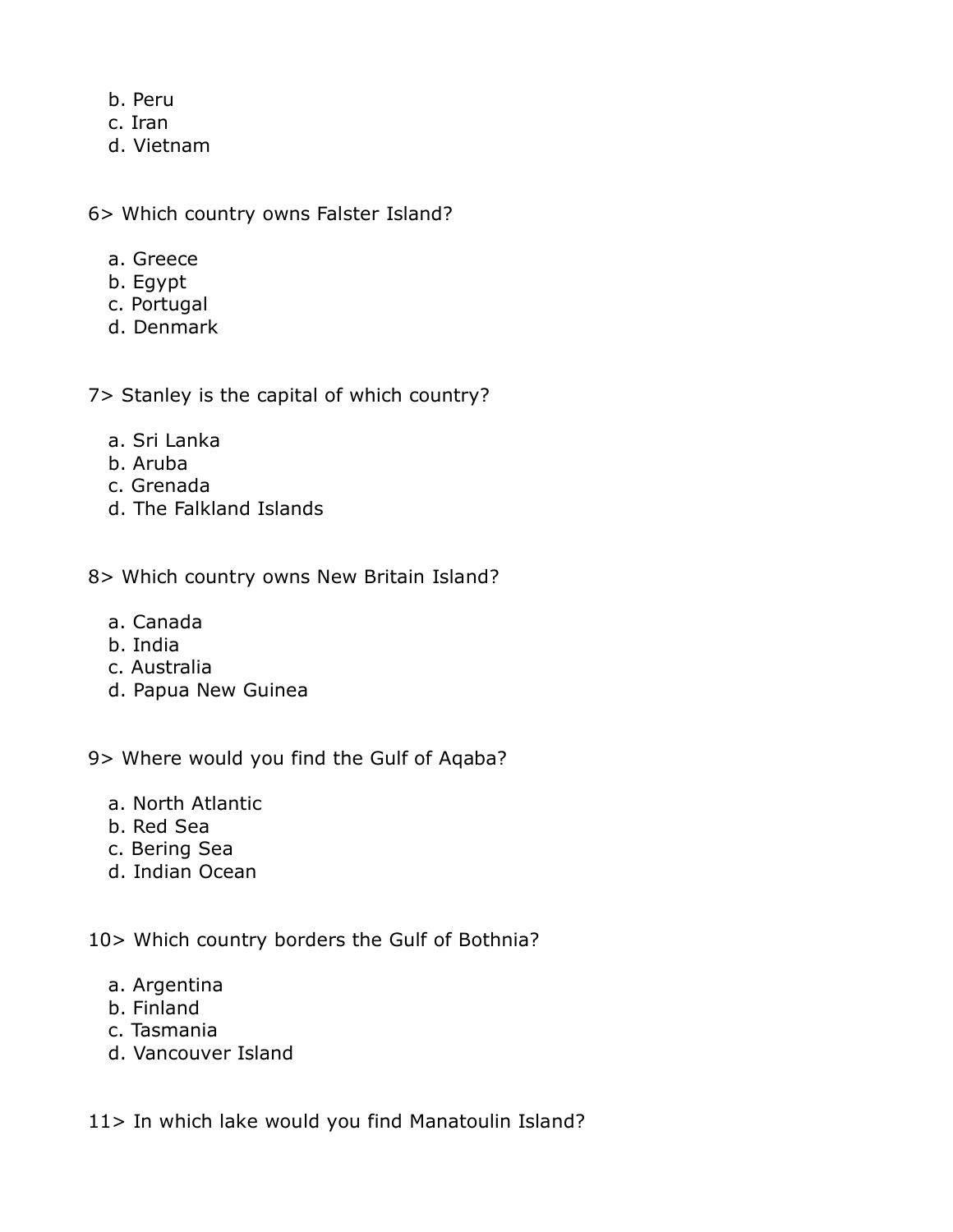- a. Lake Titicaca
- b. Lake Huron
- c. Lake Victoria
- d. The Dead Sea

12> Which country owns Holy Island?

- a. Brazil
- b. Wales
- c. Bermuda
- d. Iran

13> In which country would find the Euphrates River?

- a. Chile
- b. Laos
- c. Iraq
- d. South Africa

14> Who owns Lofoten?

- a. Norway
- b. Malaysia
- c. Columbia
- d. Russia

15> The White Sea is located off the coast of which country?

- a. Russia
- b. Argentina
- c. Ecuador
- d. Canada

16> Which of these islands borders the Bungo Channel?

- a. Shikoku
- b. Cuba
- c. Falkland Islands
- d. New Britain